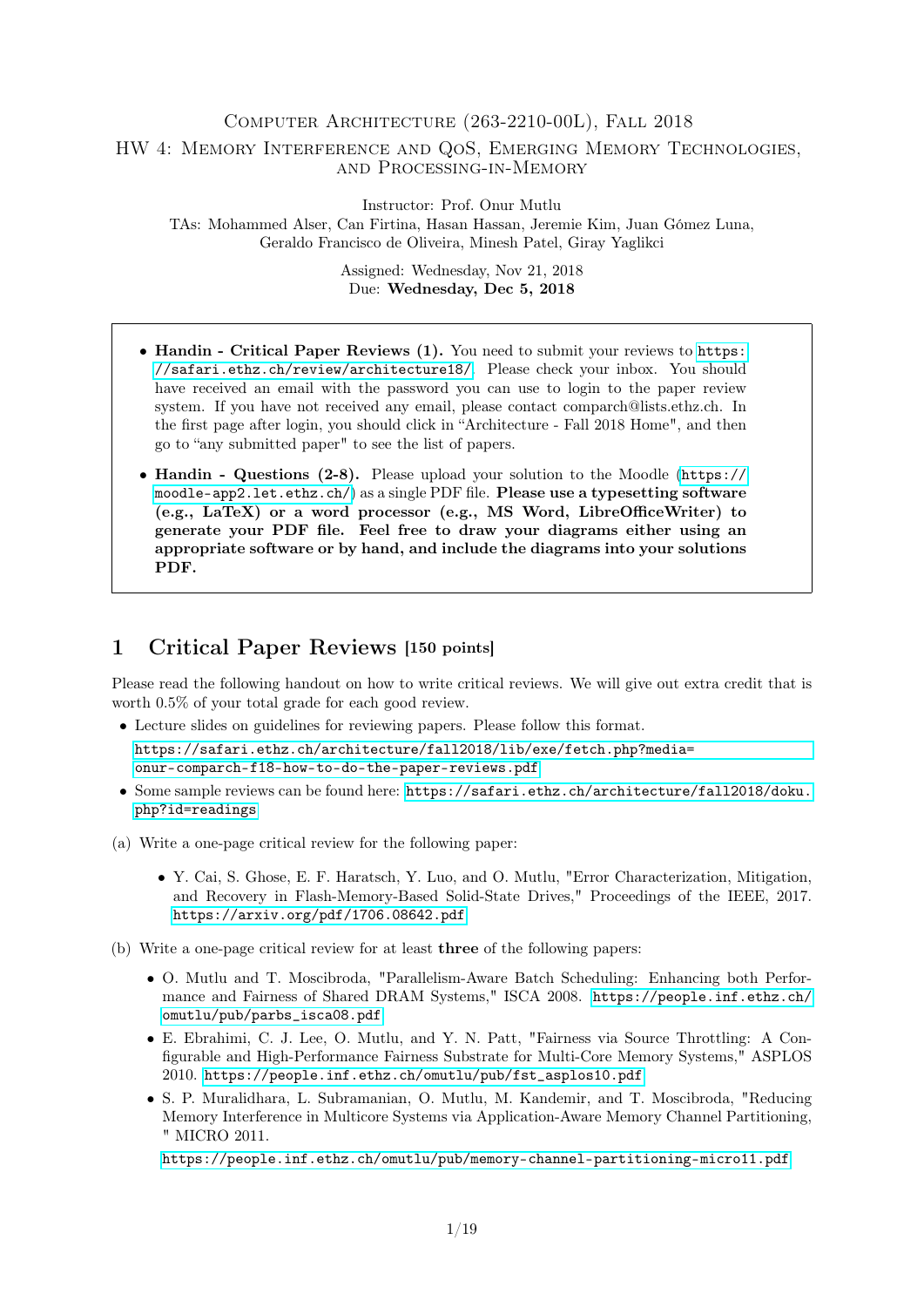- L. Subramanian, D. Lee, V. Seshadri, H. Rastogi, and O. Mutlu, "BLISS: Balancing Performance, Fairness and Complexity in Memory Access Scheduling," TPDS 2016. [https://people.inf.](https://people.inf.ethz.ch/omutlu/pub/bliss-memory-scheduler_ieee-tpds16.pdf) [ethz.ch/omutlu/pub/bliss-memory-scheduler\\_ieee-tpds16.pdf](https://people.inf.ethz.ch/omutlu/pub/bliss-memory-scheduler_ieee-tpds16.pdf)
- A. Boroumand, S. Ghose, Y. Kim, R. Ausavarungnirun, E. Shiu, R. Thakur, D. Kim, A. Kuusela, A. Knies, P. Ranganathan, and O. Mutlu "Google Workloads for Consumer Devices: Mitigating Data Movement Bottlenecks," ASPLOS 2018. [https://people.inf.ethz.ch/omutlu/pub/](https://people.inf.ethz.ch/omutlu/pub/Google-consumer-workloads-data-movement-and-PIM_asplos18.pdf) [Google-consumer-workloads-data-movement-and-PIM\\_asplos18.pdf](https://people.inf.ethz.ch/omutlu/pub/Google-consumer-workloads-data-movement-and-PIM_asplos18.pdf)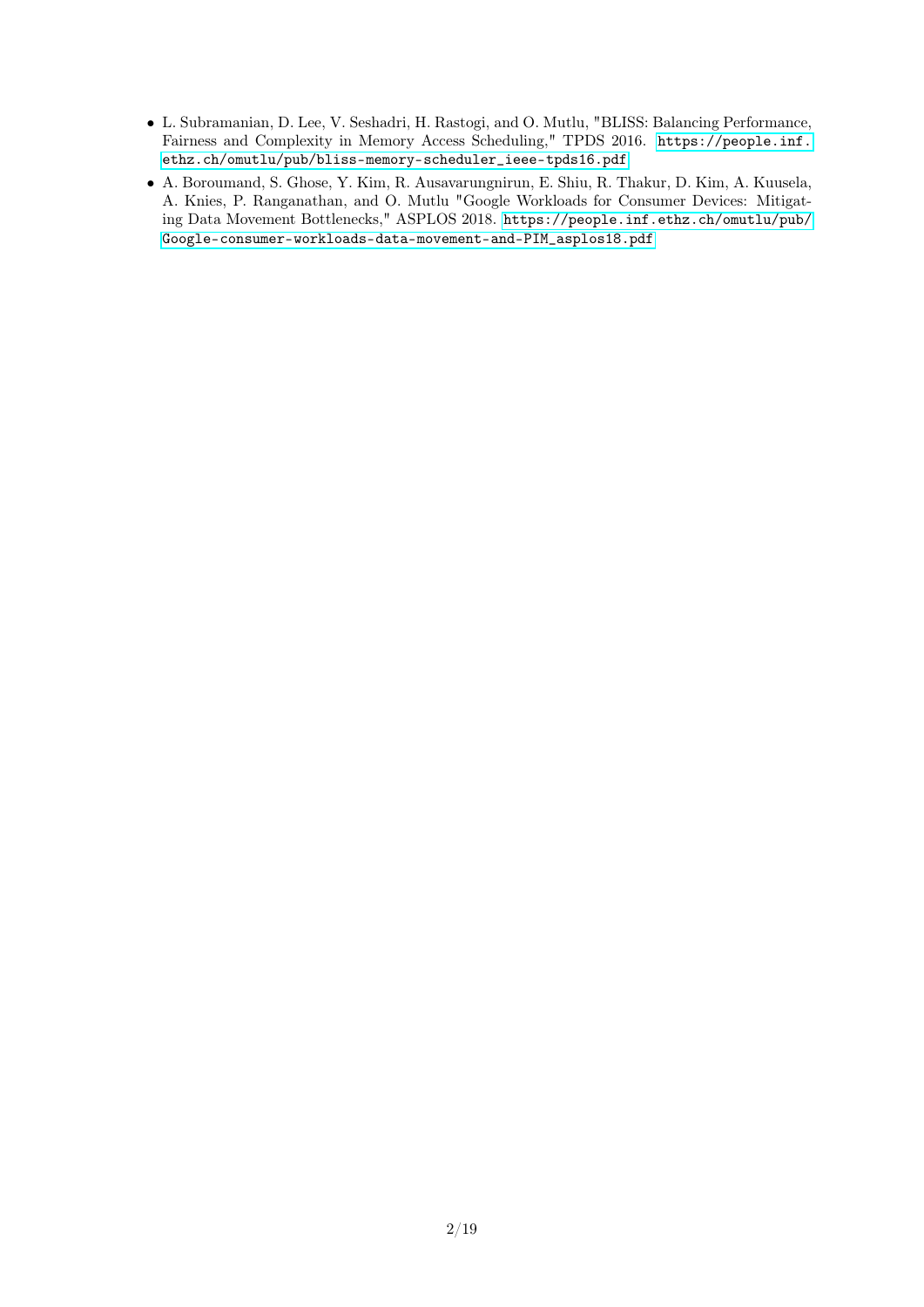# 2 Memory Interference and QoS [100 points]

Row-Buffer Conflicts. The following timing diagram shows the operation of a single DRAM channel and a single DRAM bank for two back-to-back reads that conflict in the row-buffer. Immediately after the bank has been busy for 10ns with a READ, data starts to be transferred over the data bus for 5ns.  $\frac{1}{2}$  $\mathbf{b}$  bank has been busy for 10ns with a READ, data starts to be transferred over the data busy for  $5$ ns.



(a) Given a long sequence of back-to-back reads that always conflict in the row-buffer, what is the data throughput of the main memory system? Please state your answer in gigabytes/second.

(b) To increase the data throughput, the main memory designer is considering adding more DRAM banks to the single DRAM channel. Given a long sequence of back-to-back reads to all banks that always conflict in the row-buffers, what is the minimum number of banks that is required to achieve the maximum data throughput of the main memory system?

(b) To increase the data throughput, the main memory designer is considering adding more DRAM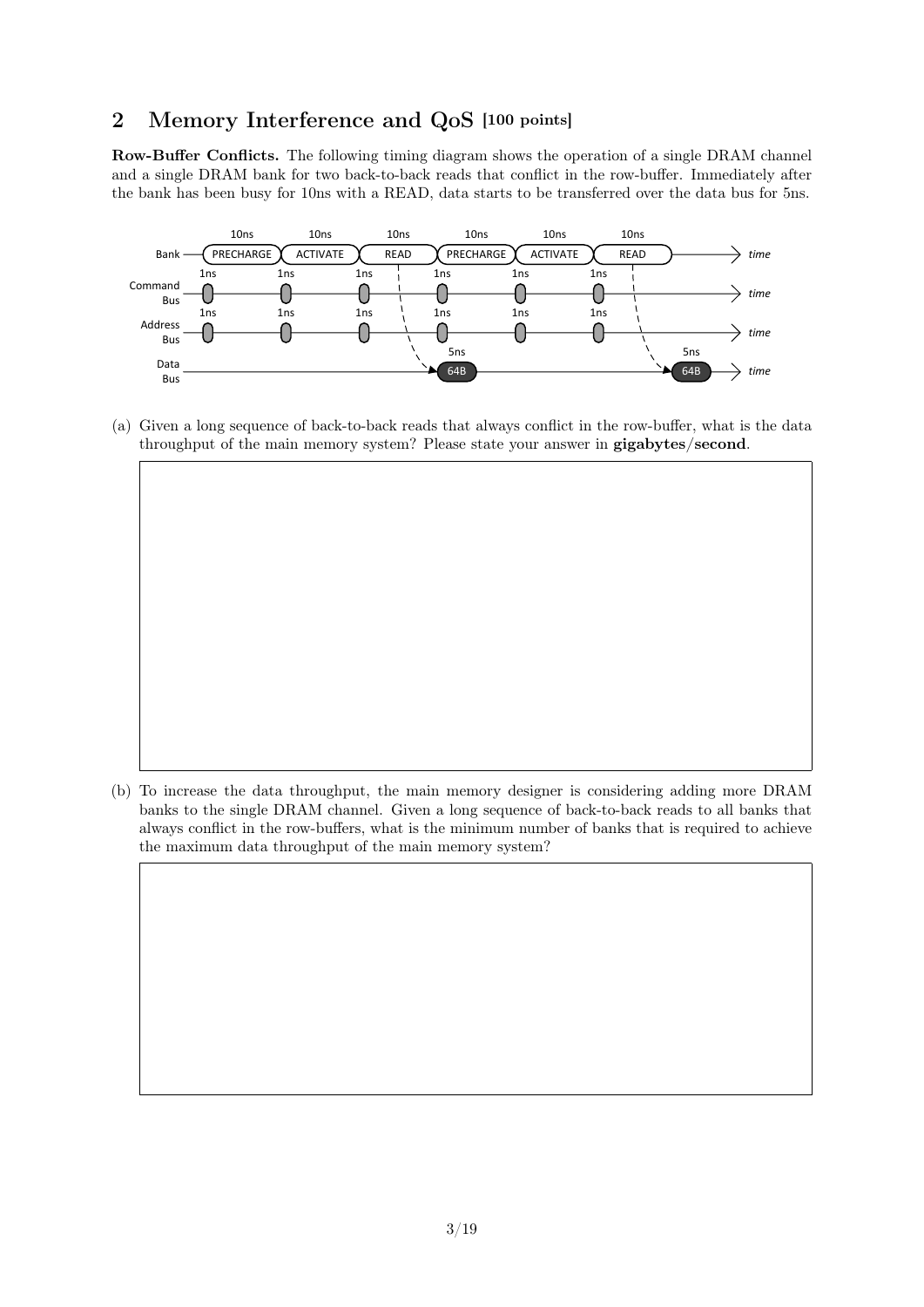Row-Buffer Hits. The following timing diagram shows the operation of the single DRAM channel and the single DRAM bank for four back-to-back reads that hit in the row-buffer. It is important to note that row-buffer hits to the same DRAM bank are pipelined: while each READ keeps the DRAM bank busy for 10ns, up to at most **half** of this latency (5ns) can be overlapped with another read that hits in the row-buffer. (Note that this is different from Lab 6 where we unrealistically assumed that row-buffer **Row-Buffer Hits.** The following timing diagram shows the operation of the single DRAM channel and the single DRAM bank for four back-to-back reads that hit in the row-buffer. It is important to note that row-buffer hits t the row-buffer. (Note that this is different from Lab 6 where we unrealistically assumed that row-buffer hits are non-pipelined.)



(c) Given a long sequence of back-to-back reads that always hits in the row-buffer, what is the data throughput of the main memory system? Please state your answer in  $gigabytes/second$ .

READ

READ

channel and a single DRAM bank, what is the bottleneck that prevents the data through- put from (d) When the maximum data throughput is achieved for a main memory system that has a single DRAM becoming even larger? Circle all that apply.

(c) Given a long sequence of back-to-back-to-back-to-back-to-back-to-back reads that always hits in the data is the data is the data is the data is the data is the data is the data is the data is the data is the data is t

(d) When the maximum data throughput is achieved for a main memory system that has a single DRAM channel and a single DRAM bank, what is the bottleneck that prevents the data through-

### BANK COMMAND BUS ADDRESS BUS DATA BUS

Memory Scheduling Policies. The diagram below shows the memory controller's request queue at time 0. The shaded rectangles are read requests generated by thread  $T\theta$ , whereas the unshaded rectangles are read requests generated by thread  $T1$ . Within each rectangle, there is a pair of numbers that denotes and four DRAM banks. Further assume the following. the request's (*BankAddress, RowAddress*). Assume that the memory system has a **single** DRAM channel  $\overline{a}$ 

- $\bullet$  All the row-buffers are closed at time 0. that denote the requestion of  $B$  and  $B$  and  $B$  in memory system has a single memory system has a single memory system has a single memory system has a single memory system has a single memory system has a single memory
- $\bullet$  Both threads start to stall at time 0 because of memory. • All the row-buffers are closed at time 0.

put from becoming even larger? Circle all that apply.

- $\bullet$  A thread continues to stall until it receives the data for all of its requests.
	- Neither thread generates more requests. • Neither thread generates more requests.

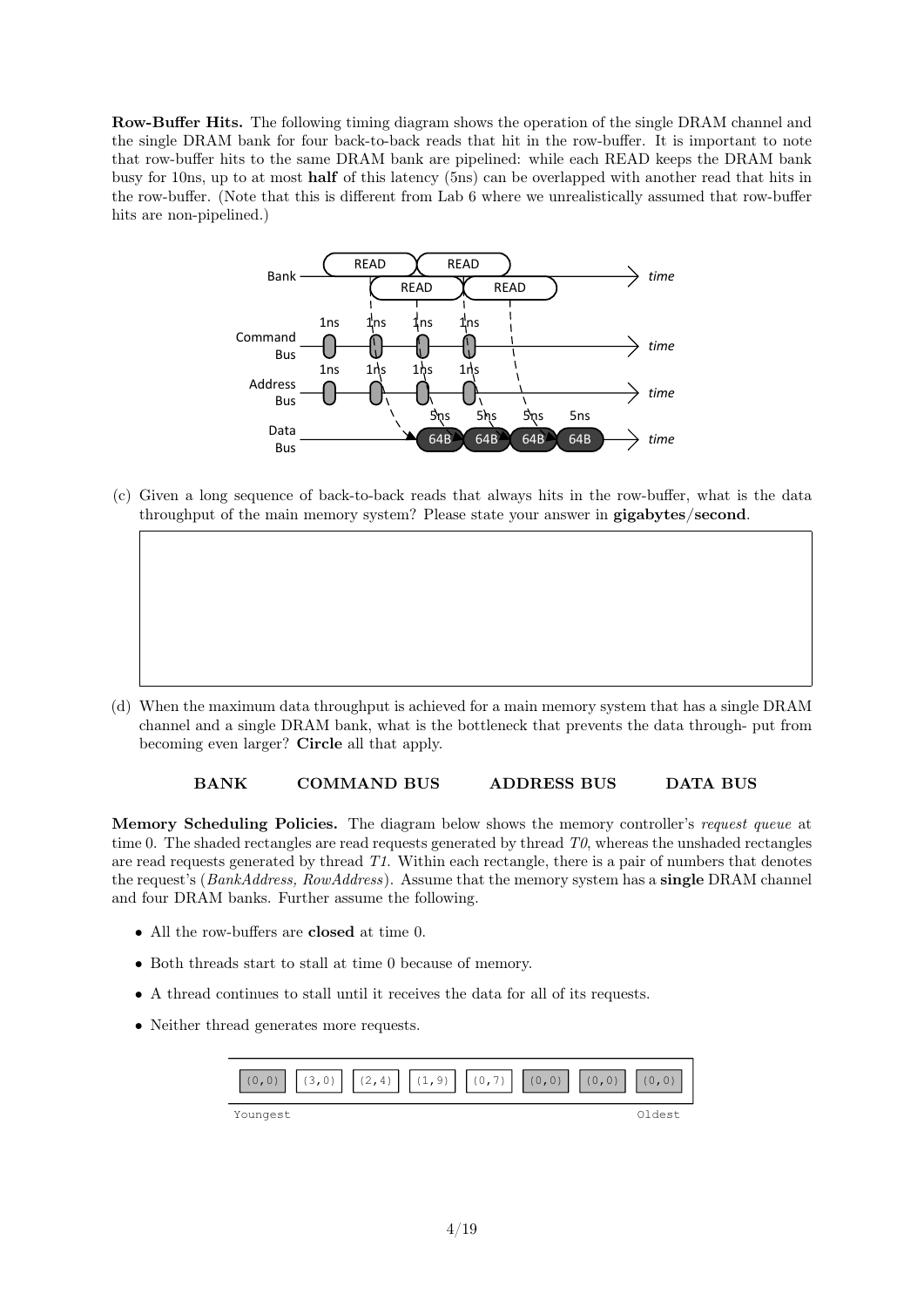(f) For the  $FCFS$  scheduling policy, calculate the memory stall time of  $T0$  and  $T1$ . T0:

#### T1:

(g) For the  $FR - FCFS$  scheduling policy, calculate the memory stall time of TO and T1. T0:

#### T1: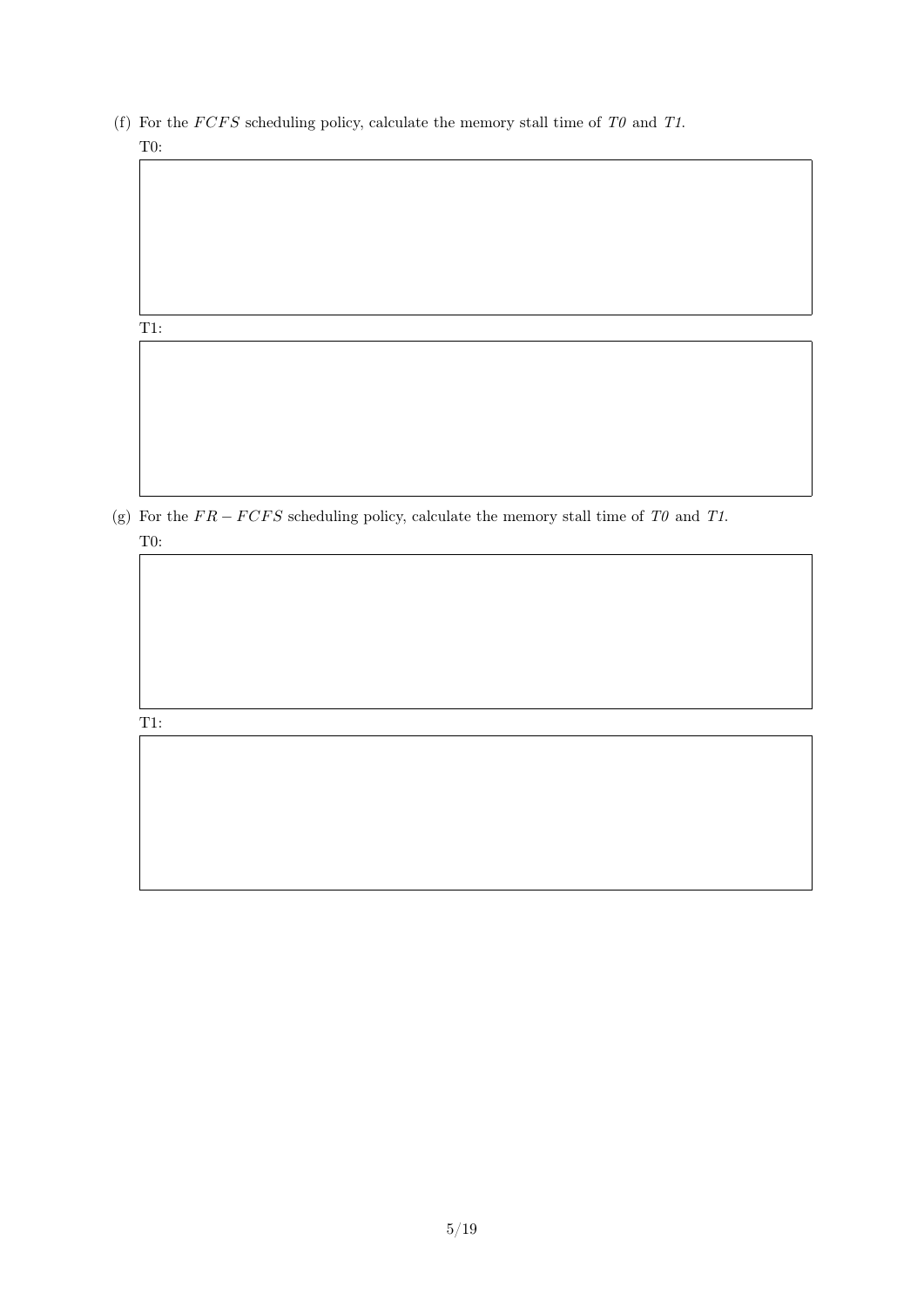(h) For the  $PAR - BS$  scheduling policy, calculate the memory stall time of T0 and T1. Assume that all eight requests are included in the same batch.

T0:

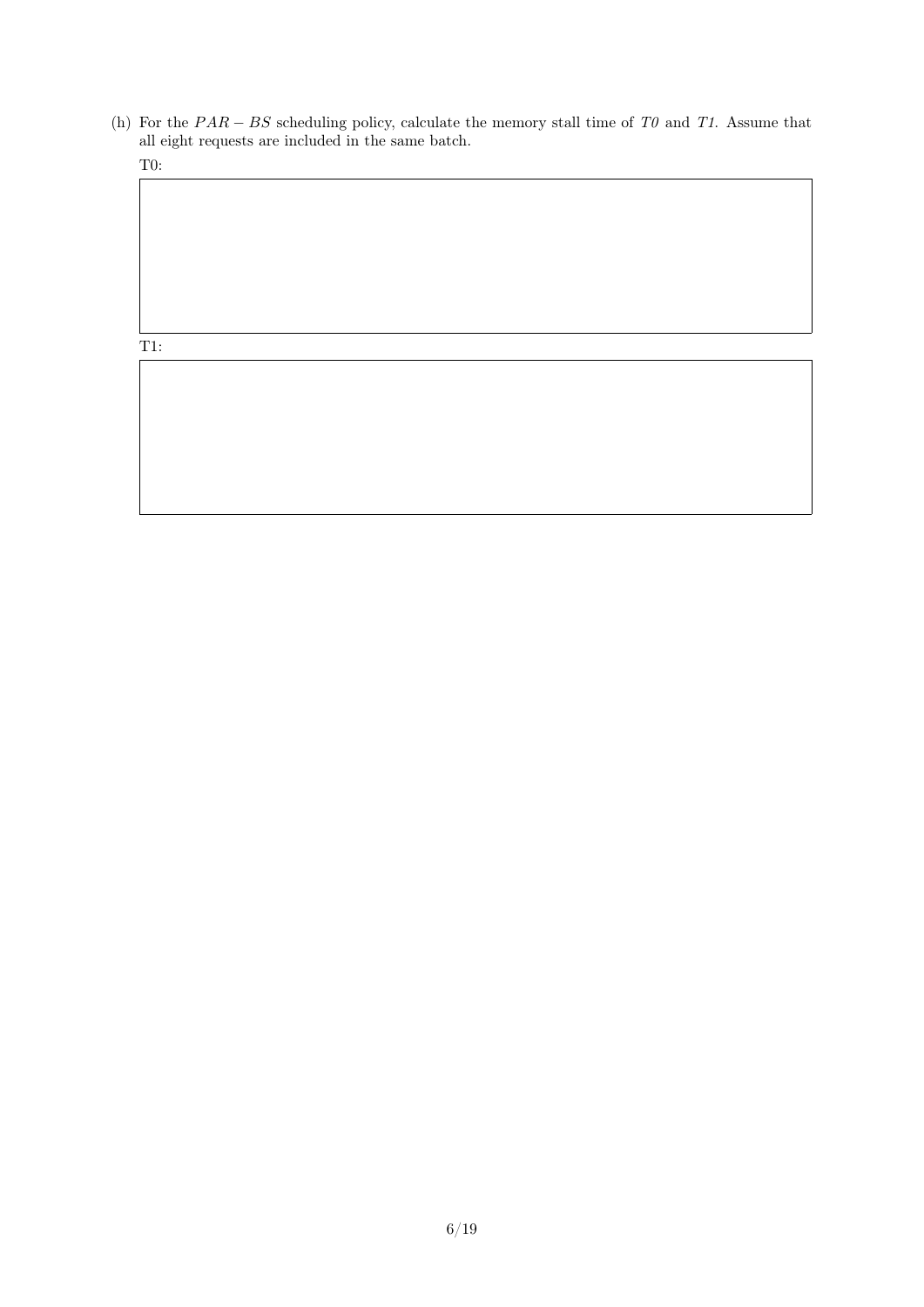# 3 Memory Scheduling [50 points]

In class, we covered "parallelism-aware batch scheduling," which is a memory scheduling algorithm that aims to reduce interference between threads in a multi-core system.

(a) What benefit does request batching provide in this algorithm?

(b) How does the algorithm preserve intra-thread bank parallelism?

(c) If thread ranking was formed in a "random manner" (i.e., threads were assigned a random rank), would each thread's parallelism be preserved? Why or why not? Explain.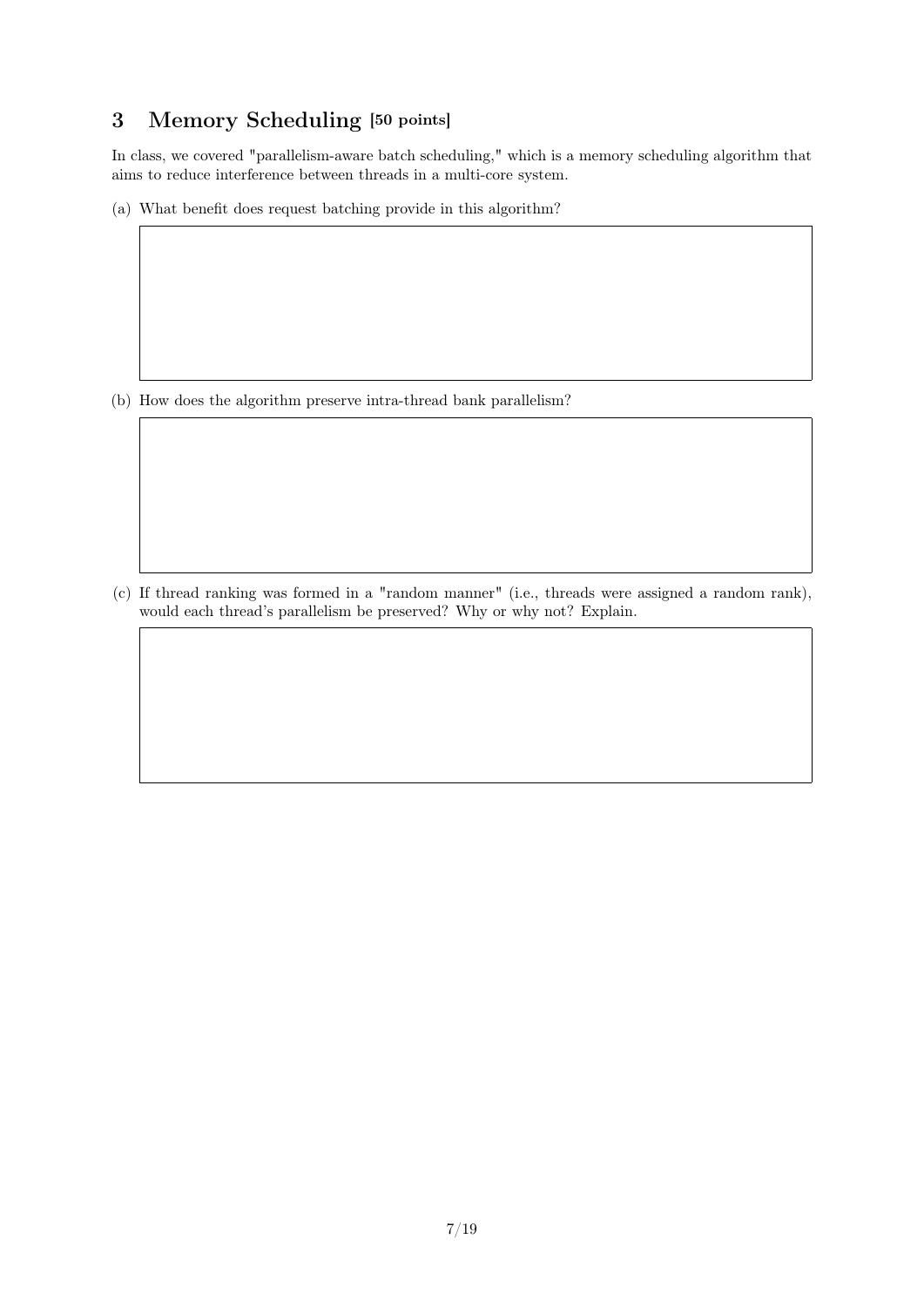# 4 Memory Request Scheduling [100 points]

A machine has a DRAM main memory organized as 2 channels, 1 rank and 2 banks/channel. An open row policy is used, i.e., a row is retained in the row-buffer after an access until an access to another row is made. The following commands (defined as we discussed in class) can be issued to DRAM with the given latencies: given latencies:

- ACTIVATE: 15  $\text{ns}$
- $\bullet$  PRECHARGE: 15 ns
- READ/WRITE: 15 ns ACTIVATE 15 ns

Assume the bus latency is 0 cycles. READ/WRITE 15 ns

(a) Two applications  $A$  and  $B$  are run on the machine. The following is a snapshot of the request buffers at time t0 . Requests are tagged with the index of the row they are destined to. Additionally, requests of applications A and B are indicated with different colors. Row 4 is initially open in bank  $\alpha$  of channel  $\alpha$  and row  $\alpha$  is initially open in bank  $\alpha$  of channel  $\alpha$ .

Each application is stalled until all of its memory requests are serviced and does not generate any more requests.  $E<sub>2</sub>$  applies is stalled until all of its memory requests are serviced and does not generate any more generate any more service and does not generate any more generate any more generate any more generate any more gen



What is the stall time of application A using an FR-FCFS scheduling policy?

What is the stall time of application B using an FR-FCFS scheduling policy? What is the stall time of application B using an FR-FCFS scheduling policy?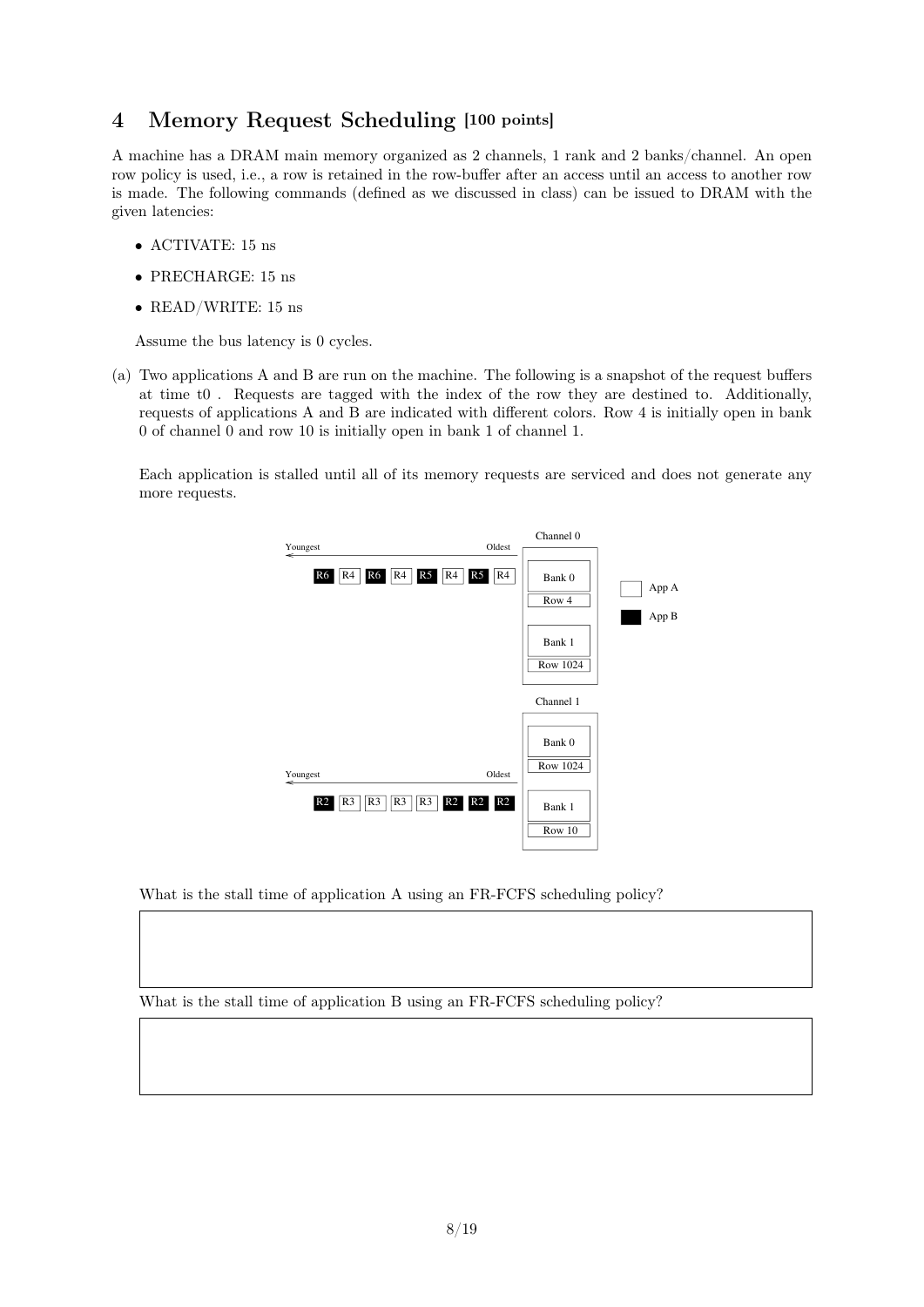- (b) We studied Parallelism Aware Batch Scheduling (PAR-BS) in class. We will use a PAR-BS-like  $\frac{1}{2}$  is used, i.e., a row-buffer after a row-buffer and  $\frac{1}{2}$  (1110  $\frac{1}{2}$ ) is retained in the row-buffer after an access to another row-buffer after and access to another row is made.  $T_{\text{max}}$  we will can  $\Lambda$ . This selectric operates as follows.
	- The scheduler forms request batches consisting of the 4 oldest requests from each application at each bank.
	- At each bank, the scheduler ranks applications based on the number of requests they have outstanding at that bank. Applications with a smaller number of requests outstanding are assigned a higher rank.
	- The scheduler always ranks the application with the oldest request higher in the event of a tie between applications.  $t_{\rm cell}$  applications.
	- The scheduler prioritizes the requests of applications based on this ranking (higher ranked applications' requests are prioritized over lower ranked applications' requests).
	- $\bullet$  The scheduler repeats the above steps once all requests in a batch are serviced at all banks.



For the same request buffer state as in Part (a) (replicated above for your benefit): What is the stall time of application A using this scheduler?

What is the stall time of application B using this scheduler?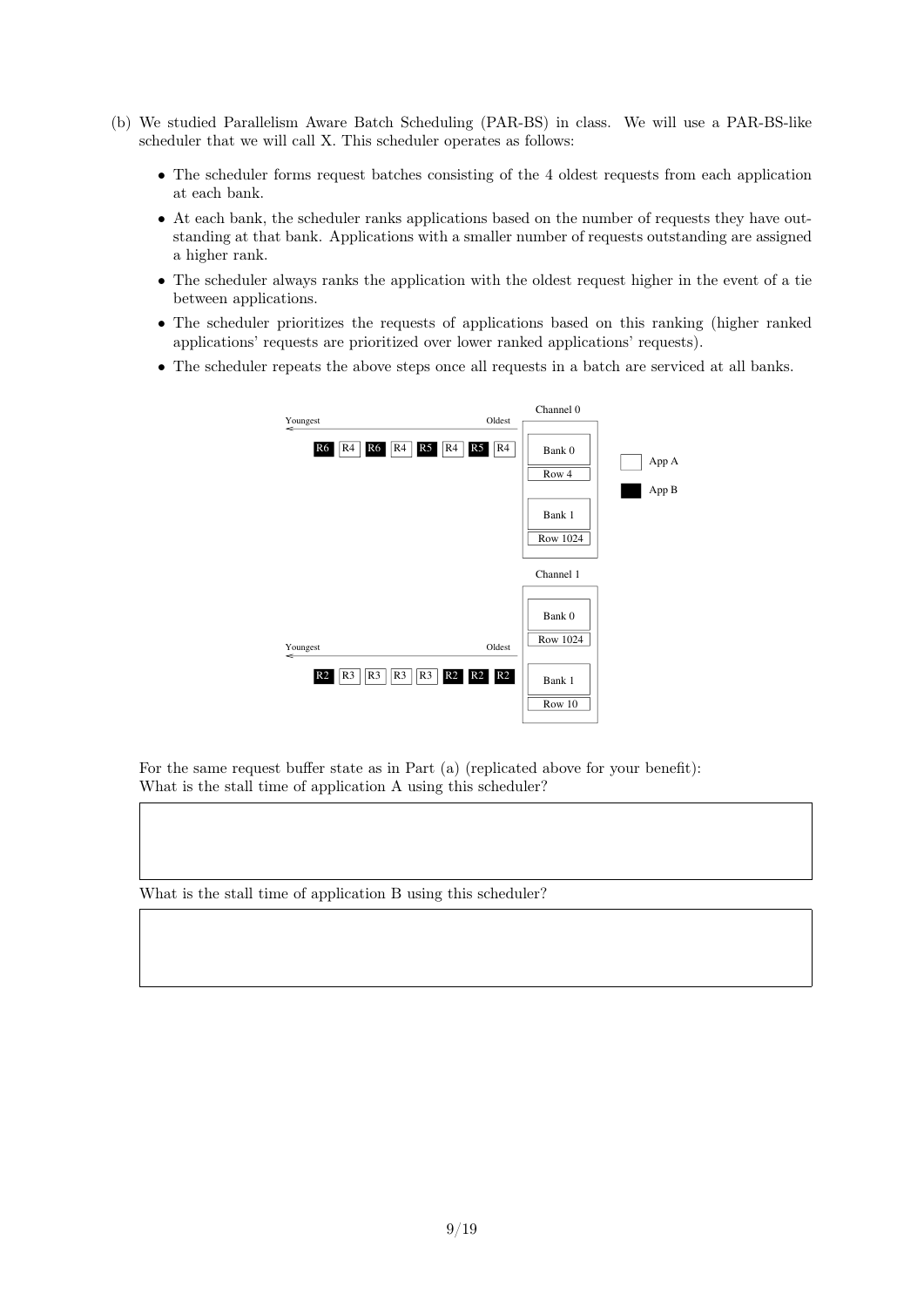The PAR-BS scheduler we studied in lecture provided better system performance than the FR-FCFS scheduler. Is this true for X also? (i.e., does X provide better system performance than FR-FCFS?) Circle one: **YES** NO

Explain why or why not. Provide the fundamental reason why X does or does not improve system performance over an FR-FCFS scheduler.

(c) Can you design a better memory scheduler (i.e., one that provides higher system performance) than X?

| Circle one: | ${\bf YES}$ | NO. |
|-------------|-------------|-----|
|             |             |     |

If yes, answer the questions below. What modifications would you make to scheduler X to design this better scheduler Y? Explain clearly.

What is the stall time of application A using this scheduler Y?

What is the stall time of application B using this scheduler Y?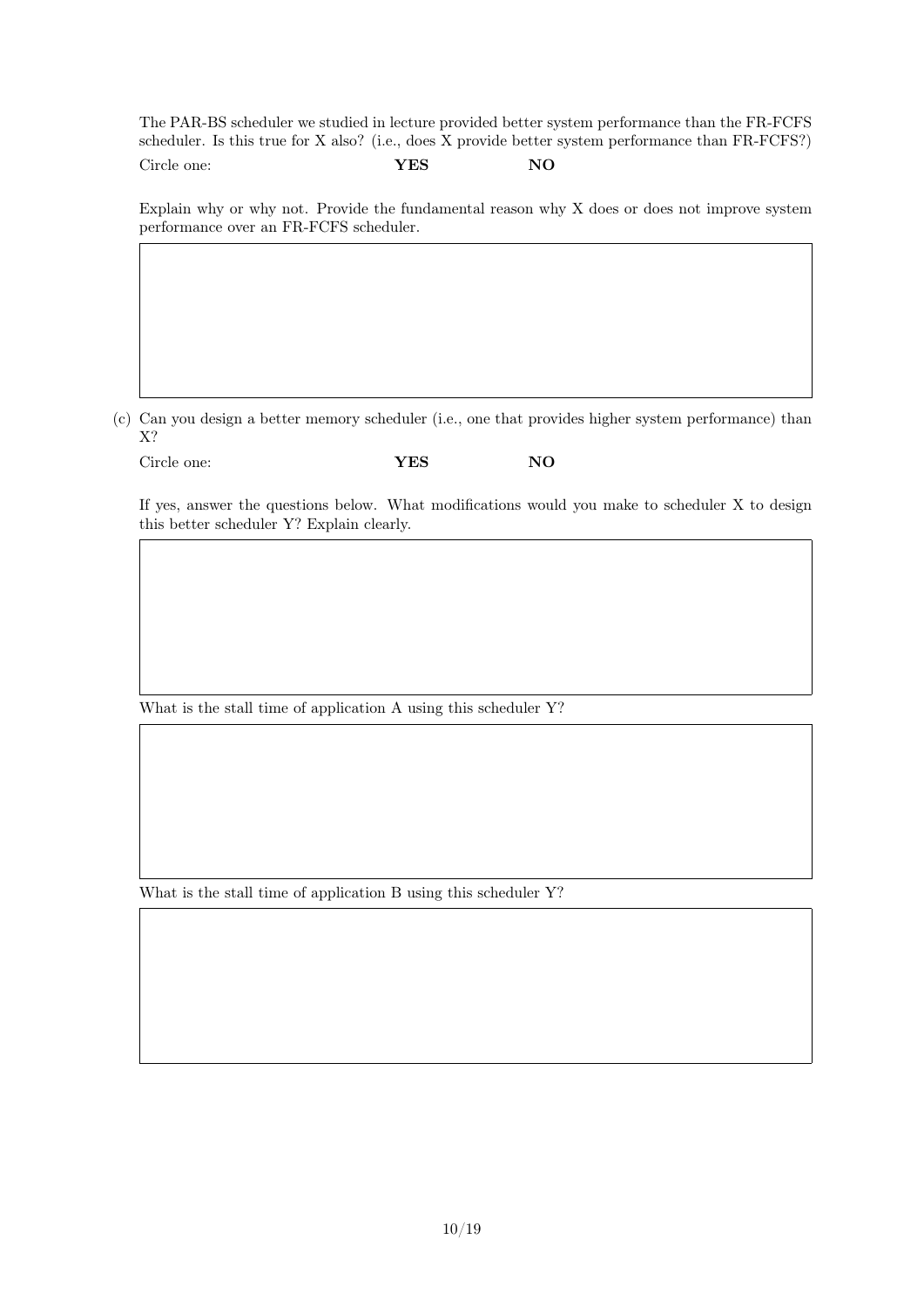(d) Consider a simple channel partitioning scheme where application A's data is mapped to channel 0 and application B's data is mapped to channel 1. When data is mapped to a different channel, only the channel number changes; the bank number does not change. For instance, requests of application A that were mapped to bank 1 of channel 1 would now be mapped to bank 1 of channel 0. What is the stall time of application A using this channel partitioning mechanism and an FR-FCFS memory scheduler?

What is the stall time of application B using this channel partitioning mechanism and an FR-FCFS memory scheduler?

Explain why channel partitioning does better or worse than scheduler Y.

Is channel partitioning and FR-FCFS memory scheduling always strictly better or strictly worse than FR-FCFS memory scheduling alone? Explain.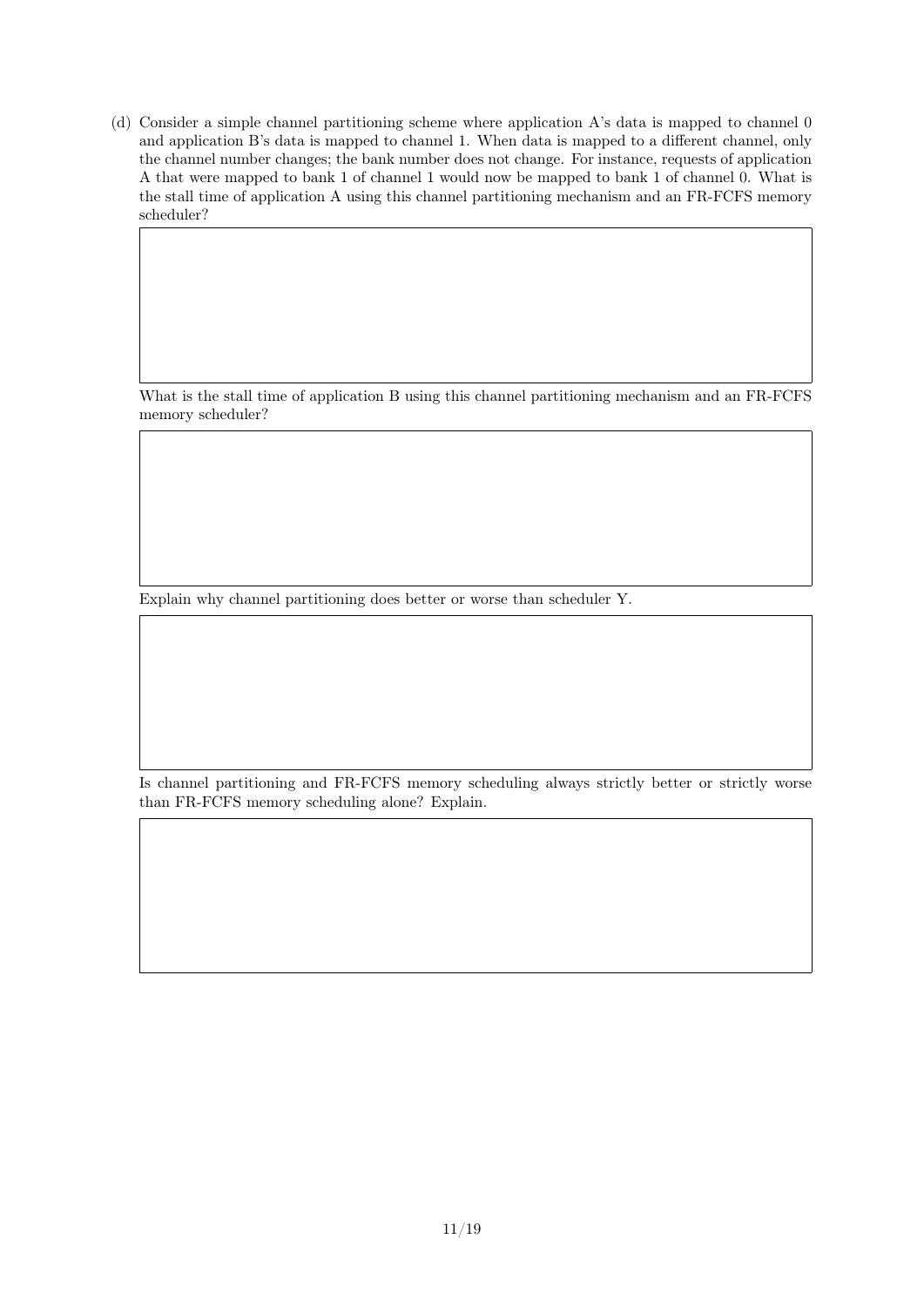## 5 Memory System [80 points]

A machine with a 4 GB DRAM main memory system has 4 channels, 1 rank per channel and 4 banks per rank. The cache block size is 64 bytes.

(a) You are given the following byte addresses and the channel and bank to which they are mapped:

| Byte: | 0x0000         | $\Rightarrow$ Channel 0, Bank 0 |               |                |
|-------|----------------|---------------------------------|---------------|----------------|
|       | Byte: $0x0100$ | $\Rightarrow$ Channel 0, Bank 0 |               |                |
| Byte: | 0x0200         | $\Rightarrow$ Channel           | $0.$ Bank $0$ |                |
|       | Byte: $0x0400$ | $\Rightarrow$ Channel 1, Bank 0 |               |                |
| Byte: | 0x0800         | $\Rightarrow$ Channel 2, Bank 0 |               |                |
|       | Byte: $0x0C00$ | $\Rightarrow$ Channel 3, Bank 0 |               |                |
| Byte: | 0x1000         | $\Rightarrow$ Channel           | $0.$ Bank 1   |                |
|       | Byte: $0x2000$ | $\Rightarrow$ Channel           | $0.$ Bank     | $\overline{2}$ |
|       | Byte: $0x3000$ | $\Rightarrow$ Channel 0, Bank 3 |               |                |

Determine which bits of the address are used for each of the following address components. Assume row bits are higher order than column bits:

- Byte on bus Addr  $[2:0]$
- Channel bits (channel bits are contiguous)  $\text{Addr}$   $\begin{bmatrix} \cdots & \cdots & \cdots & \cdots \end{bmatrix}$
- Bank bits (bank bits are contiguous) Addr  $[$   $\qquad \qquad$  :  $\qquad \qquad$  |
- Column bits (column bits are contiguous) Addr  $[$   $\qquad \qquad$  :  $\qquad \qquad$  |
- Row bits (row bits are contiguous) Addr  $[$   $\frac{1}{2}$  :  $\frac{1}{2}$   $\frac{1}{2}$
- (b) Two applications App 1 and App 2 share this memory system (using the address mapping scheme you determined in part (a)). The memory scheduling policy employed is FR-FCFS. The following requests are queued at the memory controller request buffer at time t. Assume the first request (A) is the oldest and the last one  $(A + 15)$  is the youngest.

|  |  | $\rm{A} \quad \rm{B} \quad \rm{A+1} \quad \rm{A+2} \quad \rm{A+3} \quad \rm{B+10} \quad \rm{A+4} \quad \rm{B+12} \quad \rm{A+5} \quad \rm{A+6} \quad \rm{A+7}$ |  |  |  |
|--|--|----------------------------------------------------------------------------------------------------------------------------------------------------------------|--|--|--|
|  |  | $A + 8$ $A + 9$ $A + 10$ $+ 11$ $A + 12$ $A + 13$ $A + 14$ $A + 15$                                                                                            |  |  |  |

These are cache block addresses, not byte addresses. Note that requests to  $A + x$  are from App 1, while requests to  $B + x$  are from App 2. Addresses A and B are row-aligned (i.e., they are at the start of a row) and are at the same bank but are in different rows.

Assuming row-buffer hits take T time units to service and row-buffer conflicts/misses take 2T time units to service, what is the slowdown (compared to when run alone on the same system) of

- App  $1$ ?
- App 2?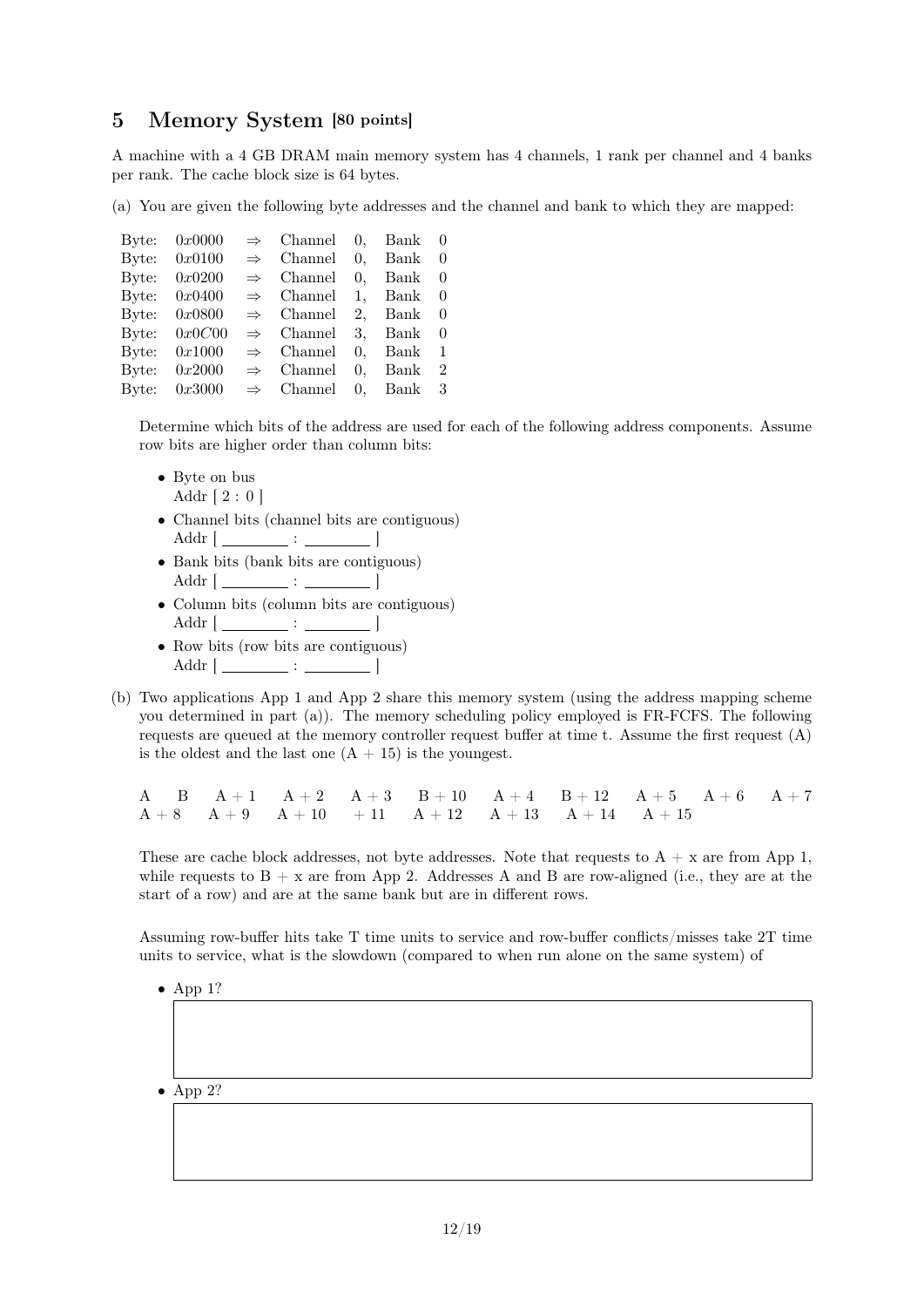(c) Which application slows down more?

Why?

(d) In class, we discussed memory channel partitioning and memory request scheduling as two solutions to mitigate interference and application slowdowns in multicore systems. Propose another solution to reduce the slowdown of the more-slowed-down application, without increasing the slowdown of the other application? Be concrete.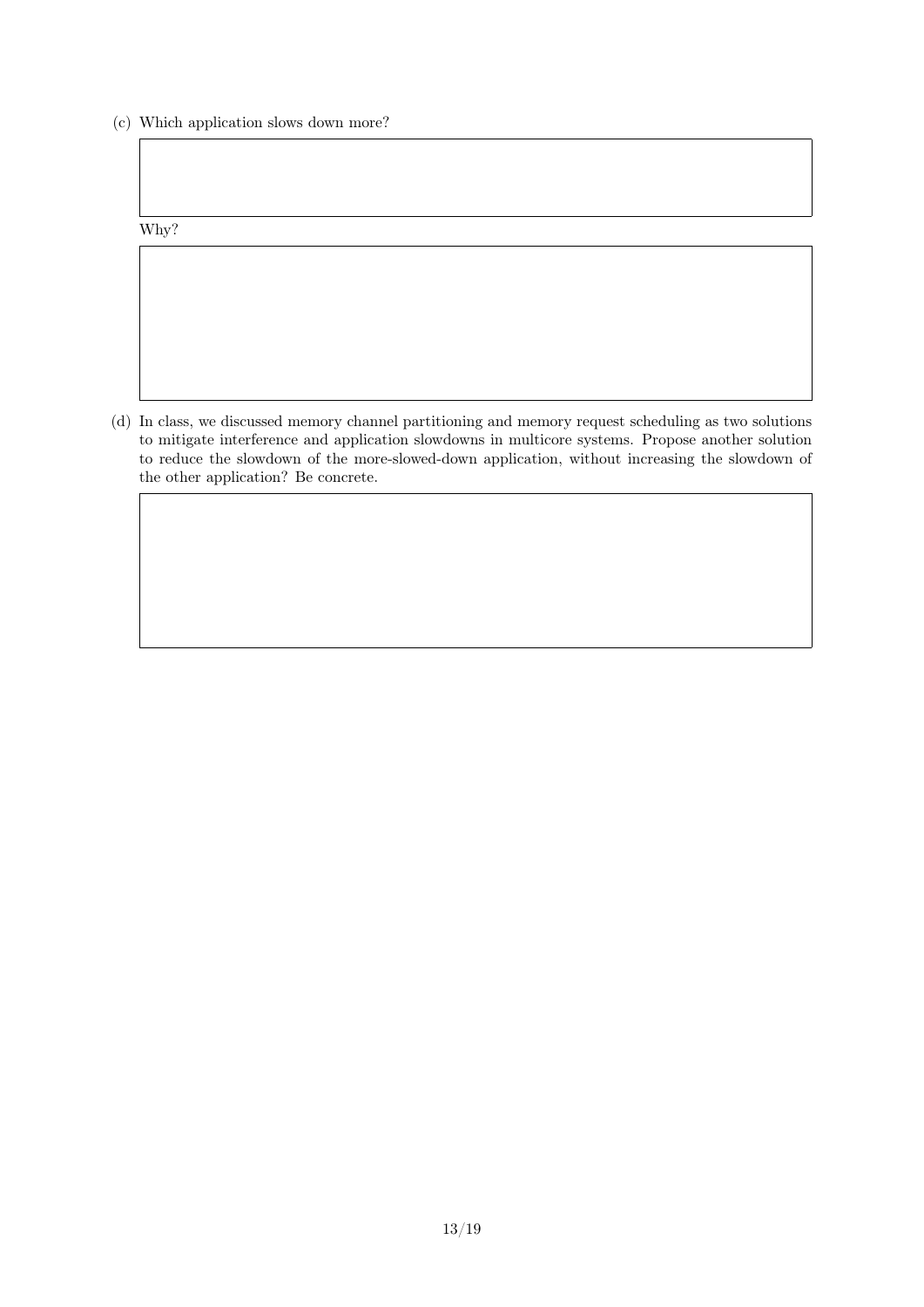# 6 Emerging Memory Technologies [80 points]

Computer scientists at ETH developed a new memory technology, ETH-RAM, which is non-volatile. The access latency of ETH-RAM is close to that of DRAM while it provides higher density compared to the latest DRAM technologies. ETH-RAM has one shortcoming, however: it has limited endurance, i.e., a memory cell stops functioning after  $10^6$  writes are performed to the cell (known as cell wear-out).

A bright ETH student has built a computer system using 1 GB of ETH-RAM as main memory. ETH-RAM exploits a perfect wear-leveling mechanism, i.e., a mechanism that equally distributes the writes over all of the cells of the main memory.

- (a) This student is worried about the lifetime of the computer system she has built. She executes a test program that runs special instructions to bypass the cache hierarchy and repeatedly writes data into different words until all the ETH-RAM cells are worn-out (stop functioning) and the system becomes useless. The student's measurements show that ETH-RAM stops functioning (i.e., all its cells are worn-out) in one year (365 days). Assume the following:
	- The processor is in-order and there is no memory-level parallelism.
	- It takes 5 ns to send a memory request from the processor to the memory controller and it takes 28 ns to send the request from the memory controller to ETH-RAM.
	- ETH-RAM is word-addressable. Thus, each write request writes 4 bytes to memory.

What is the write latency of ETH-RAM? Show your work.

<sup>(</sup>b) ETH-RAM works in the multi-level cell (MLC) mode in which each memory cell stores 2 bits. The student decides to improve the lifetime of ETH-RAM cells by using the single-level cell (SLC) mode. When ETH-RAM is used in SLC mode, the lifetime of each cell improves by a factor of 10 and the write latency decreases by 70%. What is the lifetime of the system using the SLC mode, if we repeat the experiment in part (a), with everything else remaining the same in the system? Show your work.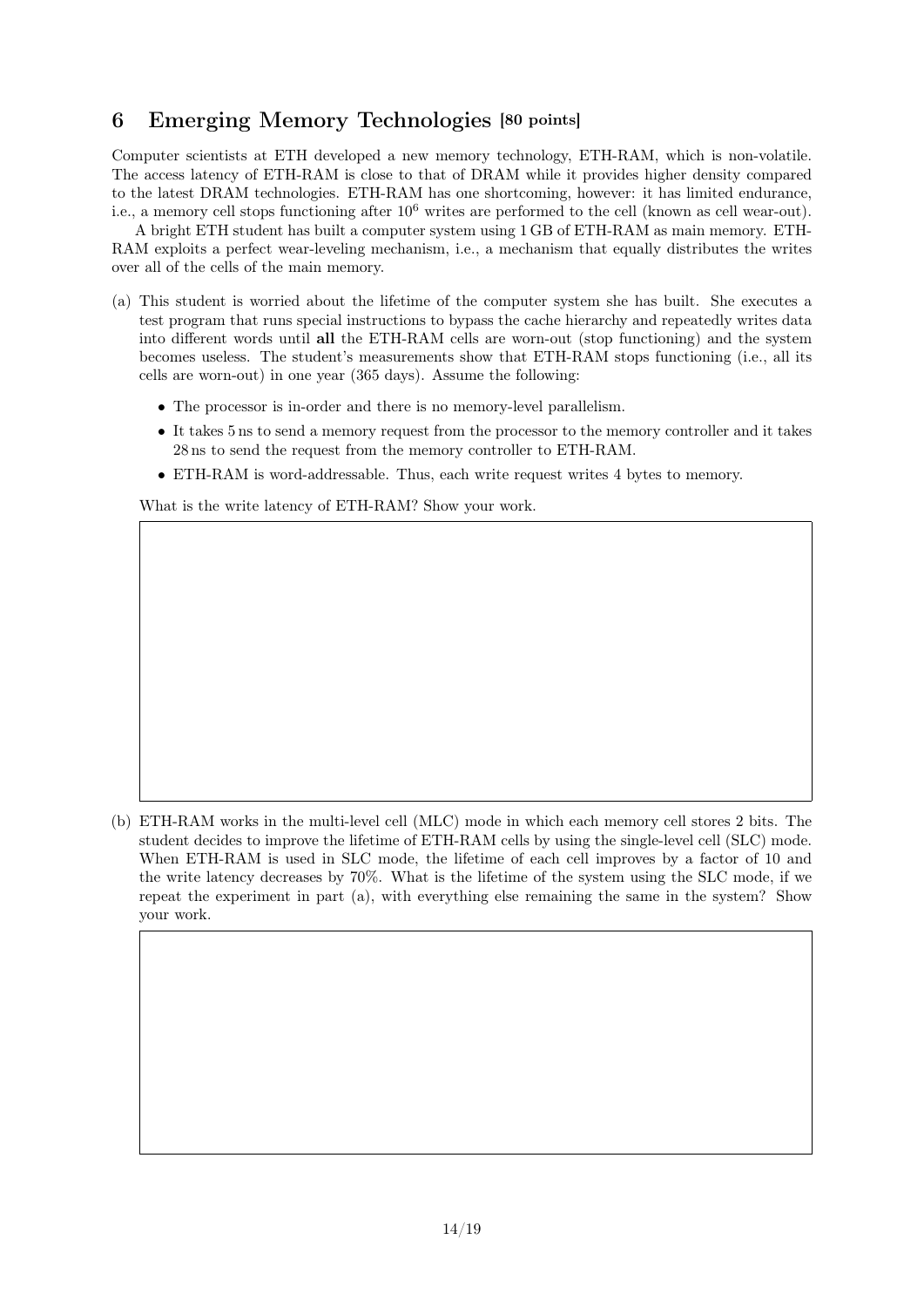# 7 In-DRAM Bitmap Indices [80 points]

Recall that in class we discussed Ambit, which is a DRAM design that can greatly accelerate Bulk Bitwise Operations by providing the ability to perform bitwise AND/OR of two rows in a subarray.

One real-world application that can benefit from Ambit's in-DRAM bulk bitwise operations is the database *bitmap index*, as we also discussed in the lecture. By using bitmap indices, we want to run the following query on a database that keeps track of user actions: "How many unique users were active every week for the past  $w$  weeks?" Every week, each user is represented by a single bit. If the user was active a given week, the corresponding bit is set to 1. The total number of users is  $u$ .

We assume the bits corresponding to one week are all in the same row. If  $u$  is greater than the total number of bits in one row (the row size is 8 kilobytes), more rows in different subarrays are used for the same week. We assume that all weeks corresponding to the users in one subarray fit in that subarray.

We would like to compare two possible implementations of the database query:

• CPU-based implementation: This implementation reads the bits of all  $u$  users for the  $w$  weeks. For each user, it ands the bits corresponding to the past  $w$  weeks. Then, it performs a bit-count operation to compute the final result.

Since this operation is very memory-bound, we simplify the estimation of the execution time as the time needed to read all bits for the  $u$  users in the last  $w$  weeks. The memory bandwidth that the CPU can exploit is  $X$  bytes/s.

• Ambit-based implementation: This implementation takes advantage of bulk and operations of Ambit. In each subarray, we reserve one Accumulation row and one Operand row (besides the control rows that are needed for the regular operation of Ambit). Initially, all bits in the Accumulation row are set to 1. Any row can be moved to the Operand row by using RowClone (recall that RowClone is a mechanism that enables very fast copying of a row to another row in the same subarray).  $t_{rc}$ and  $t_{and}$  are the latencies (in seconds) of RowClone's copy and Ambit's and respectively. Since Ambit does not support bit-count operations inside DRAM, the final bit-count is still ex-

ecuted on the CPU. We consider that the execution time of the bit-count operation is negligible compared to the time needed to read all bits from the Accumulation rows by the CPU.

(a) What is the total number of DRAM rows that are occupied by u users and w weeks?

(b) What is the throughput in users/second of the Ambit-based implementation?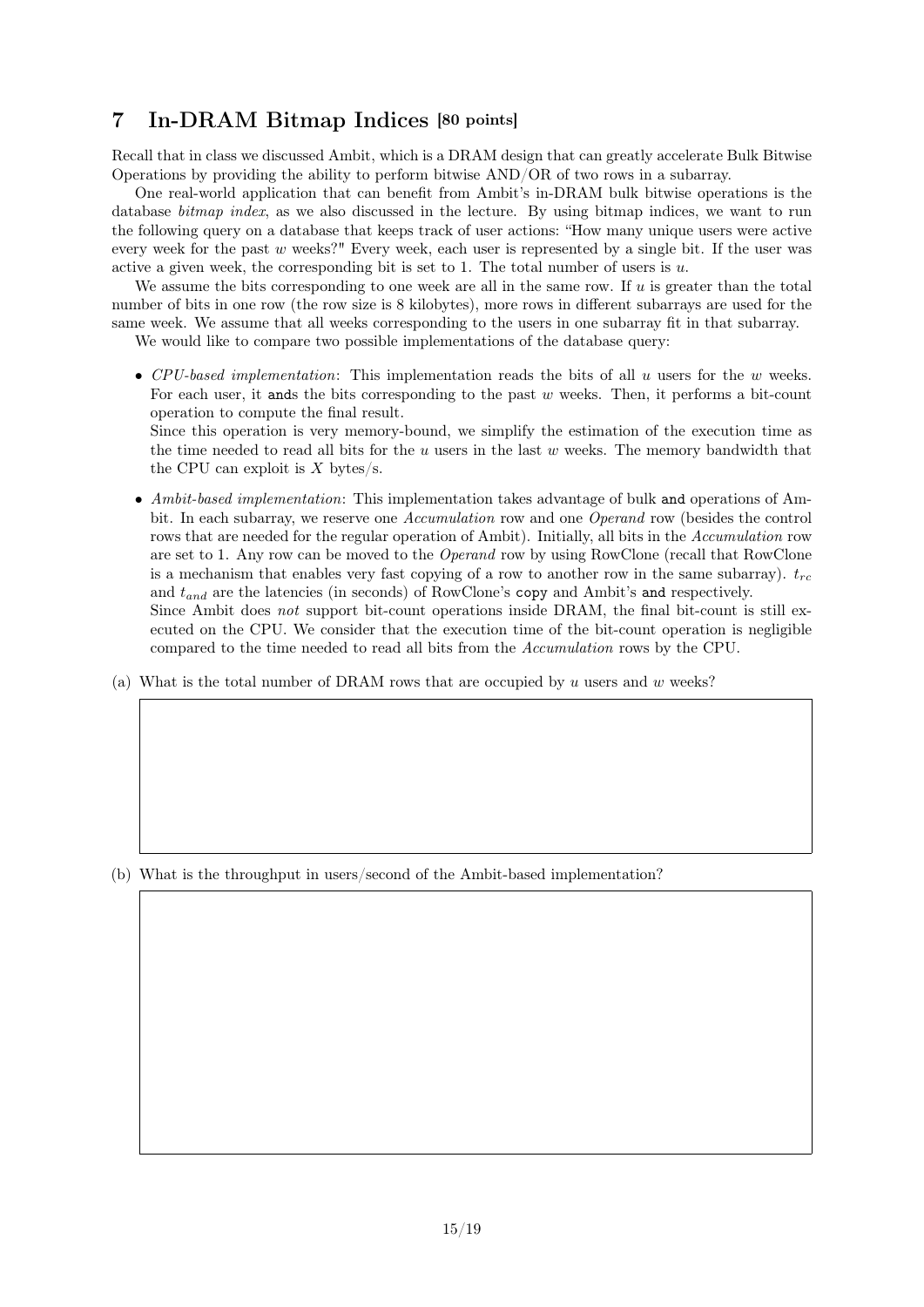(c) What is the throughput in users/second of the CPU implementation?

(d) What is the maximum  $w$  for the CPU implementation to be faster than the Ambit-based implementation? Assume  $u$  is a multiple of the row size.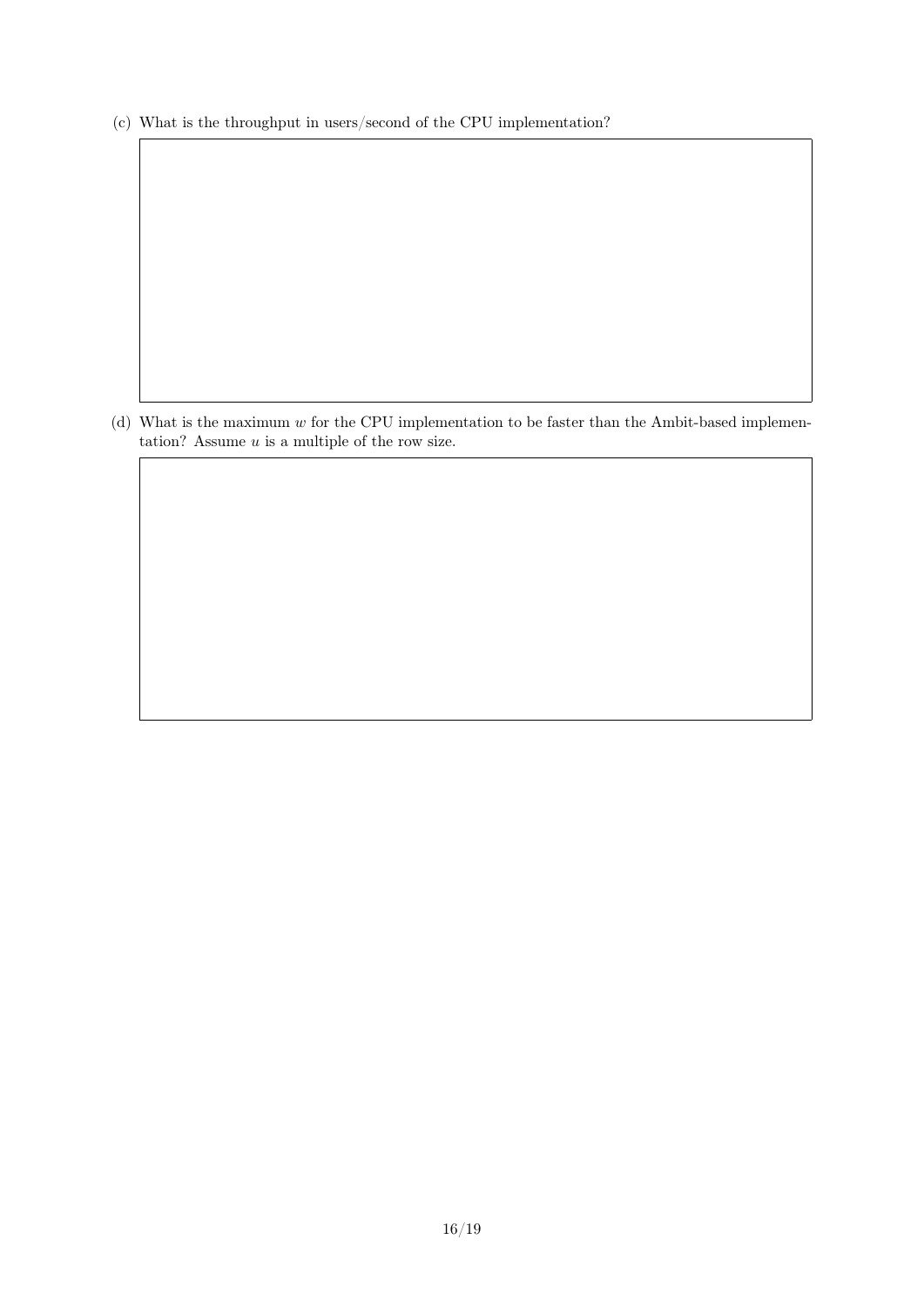### 8 Caching vs. Processing-in-Memory [80 points]

We are given the following piece of code that makes accesses to integer arrays A and B. The size of each element in both A and B is 4 bytes. The base address of array A is  $0x00001000$ , and the base address of B is 0x00008000.

```
movi R1, #0x1000 // Store the base address of A in R1
movi R2, #0x8000 // Store the base address of B in R2
movi R3, #0
Outer_Loop:
   movi R4, #0
   movi R7, #0
    Inner_Loop:
       add R5, R3, R4 // R5 = R3 + R4
       // load 4 bytes from memory address R1+R5
       ld R5, [R1, R5] // R5 = Memory[R1 + R5],
       ld R6, [R2, R4] // R6 = Memory[R2 + R4]
       mul R5, R5, R6 // R5 = R5 * R6
       add R7, R7, R5 // R7 += R5
       inc R4 // R4++
       bne R4, #2, Inner_Loop // If R4 != 2, jump to Inner_Loop
   //store the data of R7 in memory address R1+R3
   st [R1, R3], R7 // Memory[R1 + R3] = R7,
    inc R3 // R3++
   bne R3, #16, Outer_Loop // If R3 != 16, jump to Outer_Loop
```
You are running the above code on a single-core processor. For now, assume that the processor *does* not have caches. Therefore, all load/store instructions access the main memory, which has a fixed 50cycle latency, for both read and write operations. Assume that all load/store operations are serialized, i.e., the latency of multiple memory requests cannot be overlapped. Also assume that the execution time of a non-memory-access instruction is zero (i.e., we ignore its execution time).

(a) What is the execution time of the above piece of code in cycles?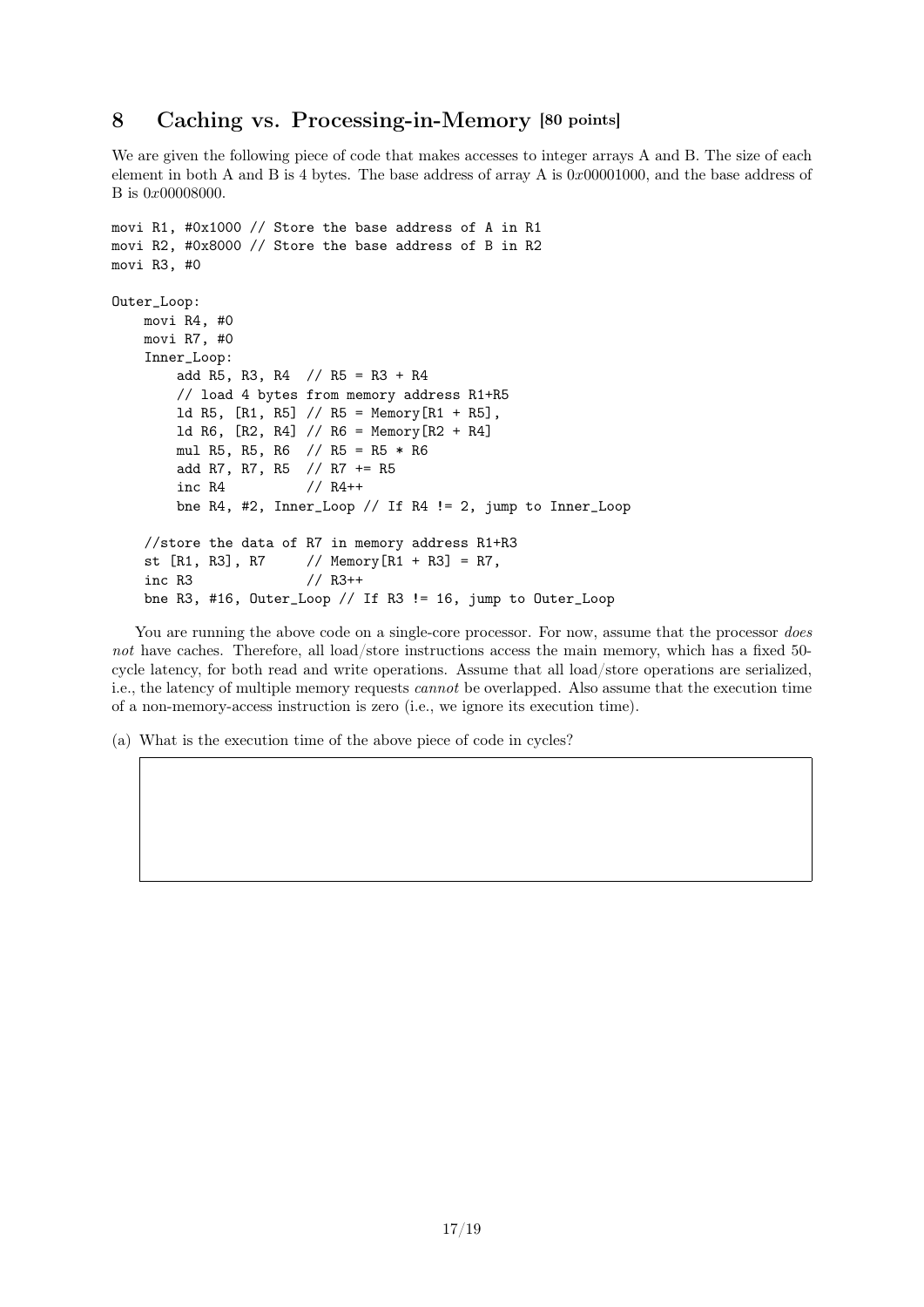(b) Assume that a 128-byte private cache is added to the processor core in the next-generation processor. The cache block size is 8-byte. The cache is direct-mapped. On a hit, the cache services both read and write requests in 5 cycles. On a miss, the main memory is accessed and the access fills an 8-byte cache line in 50 cycles. Assuming that the cache is initially empty, what is the new execution time on this processor with the described cache? Show your work.

(c) You are not satisfied with the performance after implementing the described cache. To do better, you consider utilizing a processing unit that is available close to the main memory. This processing unit can directly interface to the main memory with a 10-cycle latency, for both read and write operations. How many cycles does it take to execute the same program using the in-memory processing units? (Assume that the in-memory processing unit does not have a cache, and the memory accesses are serialized like in the processor core. The latency of the non-memory-access operations is ignored.)